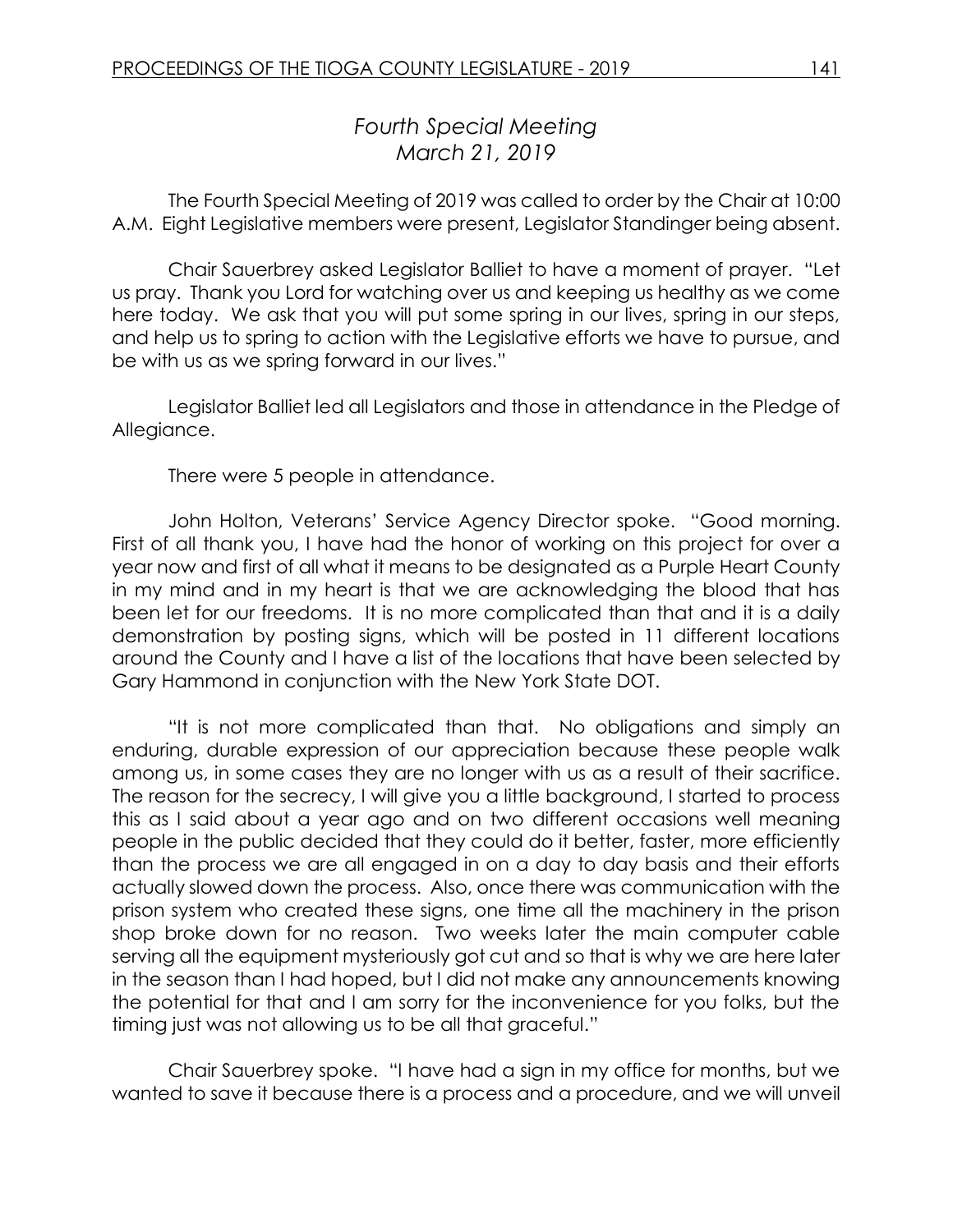the Purple Heart sign at the upcoming Veterans event, which is the second annual Welcome Home Vietnam Veterans Day. You are all invited to attend, certainly the Veterans will be encouraged to attend and participate. I thank John for going through this and be able to produce this by prison workers."

John Holton, Veterans' Service Agency Director spoke. "It was actually delivered to our doorstep by a work release prisoner. Cost of the project, I had to make a decision yesterday. The State is approaching the budget deadline and I was contacted by my contact in the prison system in the billing system yesterday where she had a total urgency and so I went ahead and actually satisfied the bill so that Tioga County would not have a bad reputation with these people who have really served well for us, but beyond that there is an anonymous individual who has agreed to pay for the cost of the signs. The fee is \$357.78. Temporarily it has come out of my budget, but I will talk to Jim McFadden and see how we can accept that offset. It is 0 cost. Every one of the locations where the signs are going to be installed is on a two-lane State highway. Gary Hammond is to be commended for his working with the State DOT to look at all the rules and regulations and I will be releasing the rest of the signs following the official announcement for installation."

Legislator Sullivan spoke. "You have a list of the 11 locations and can you mail a copy to me?"

John Holton, Veterans' Service Agency Director spoke. "I have a copy right here and I will provide you with it."

Legislator Sullivan spoke. "Question number two, did anything fishy go on that we should know about?"

Chair Sauerbrey spoke. "No, it is our story to tell and that is why we kept it under wraps."

John Holton, Veterans' Service Agency Director spoke. "There were well meaning individuals in our community who tried to go on point about it. Nothing fishy, just inconvenient."

Legislator Weston spoke. "They are only going to go on State highways? Is there a way that if a person purchased one sign that it could be put on a Town road or a Village road? For example, if I bought one in honor of my nephew could that be put down near the Casino because there are a huge number of veterans that go back and forth there?"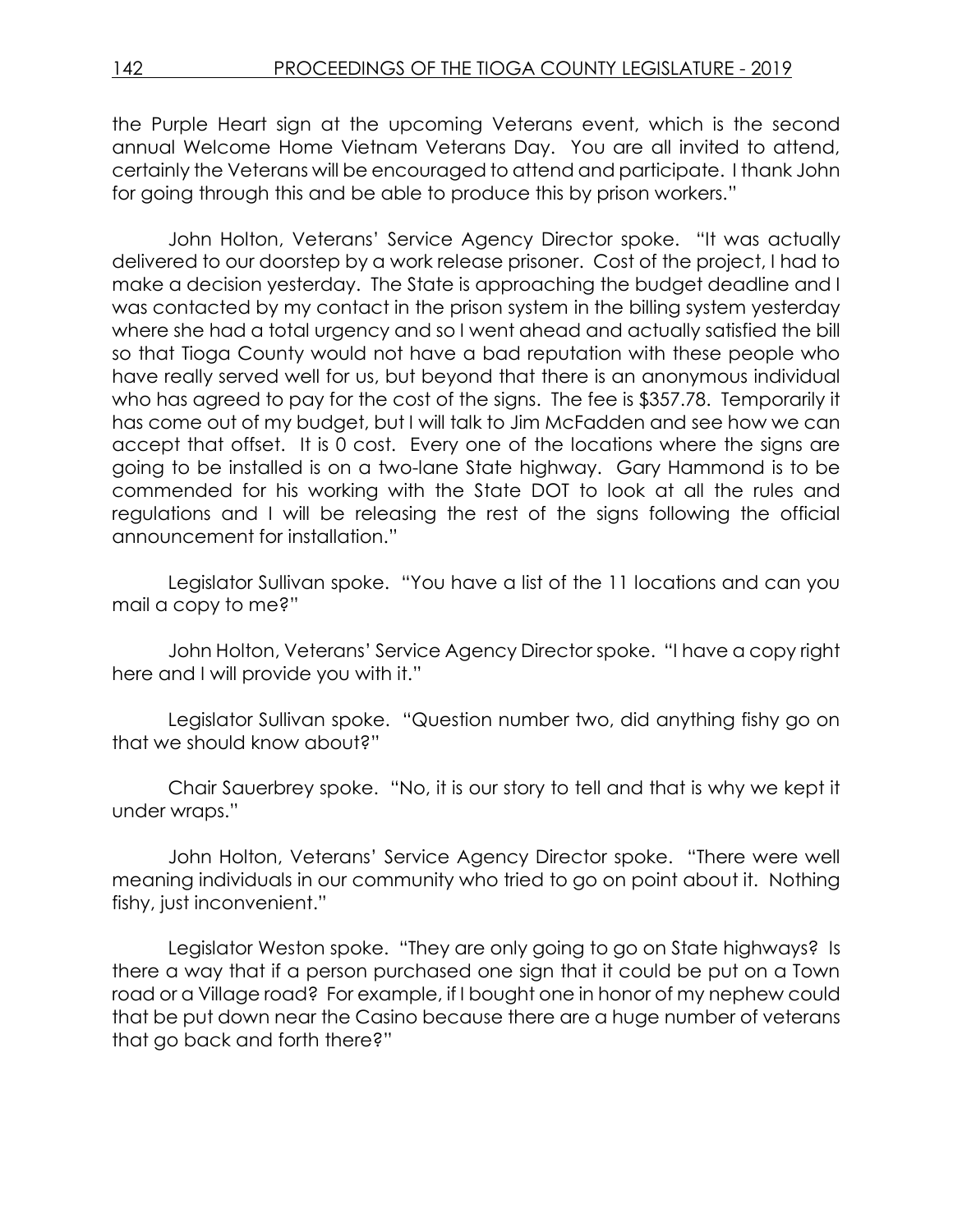John Holton, Veterans' Service Agency Director spoke. "Especially coming in from Sayre, the back road from Sayre. Let me check with Gary Hammond and then I will communicate directly with you."

Legislator Sullivan spoke. "I would imagine you would probably have to get the approval of the Town or Village."

John Holton, Veterans' Service Agency Director spoke. "That is a very good idea and I will get that information in case other ideas come up for placement. At the March 29<sup>th</sup> Welcome Home Vietnam Veterans Ceremony I have been assured that there will be four members of leadership from the Military Order of Purple Heart who will be coming from Westchester County to lay a wreath in our memorial park at the Court House. Thank you very much."

Legislator Sullivan moved for the adoption of the following resolution, seconded by Legislator Weston.

REFERRED TO: ADMINISTRATIVE SERVICES COMMITTEE RESOLUTION NO. 113-19 *DESIGNATING TIOGA COUNTY AS A PURPLE HEART COUNTY*

WHEREAS: The Tioga County Veterans Service Agency, Tioga County Legislature, and the residents of Tioga County have great admiration and respect and gratitude for all of our veterans who have served this country in the Armed Forces; and

WHEREAS: The Purple Heart, original created by George Washington in 1782 as the "Badge of Military Merit", is the oldest military decoration still in use; and

WHEREAS: The Purple Heart is awarded to any member of the United States Armed Forces wounded or killed in combat against a declared enemy of the United States; and

WHEREAS: There have been 167 residents of Tioga County who made the ultimate sacrifice in service to their country from World War I through our current conflicts and there are numerous combat-wounded veterans currently residing within Tioga County; therefore be it

RESOLVED: That the Tioga County Legislature hereby designates Tioga County as a Purple Heart County, honoring the service and sacrifice of our men and women who were wounded or killed by the enemy while serving in uniform to protect the freedoms enjoyed by all Americans.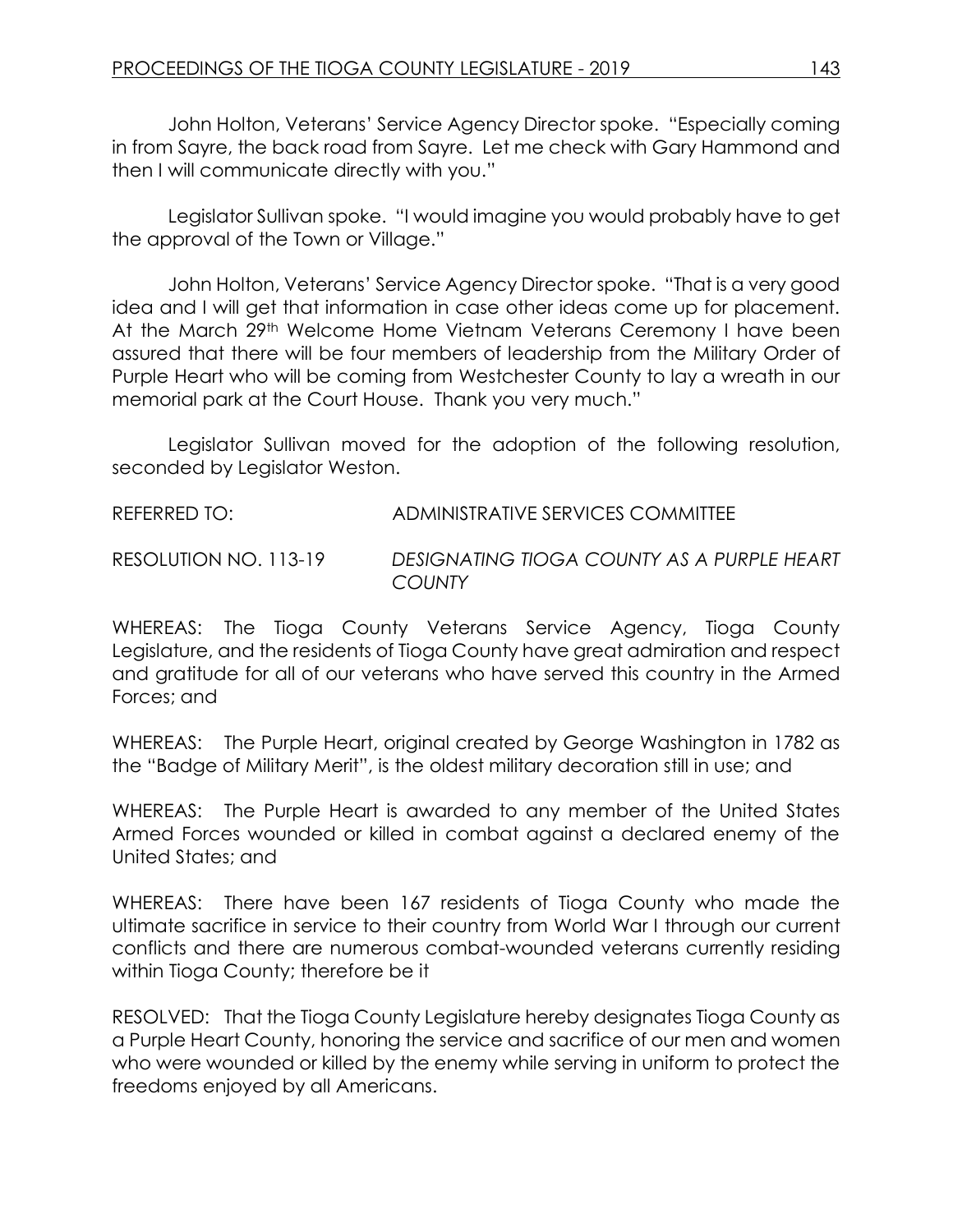ROLL CALL VOTE

Yes – Legislators Balliet, Hollenbeck, Monell, Mullen, Sauerbrey, Roberts, Sullivan and Weston.

No – None.

Absent – Legislator Standinger.

RESOLUTION ADOPTED.

Legislator Sullivan moved for the adoption of the following resolution, seconded by Legislator Monell.

| REFERRED TO:          | LEGISLATIVE WORKSESSION                                                          |
|-----------------------|----------------------------------------------------------------------------------|
| RESOLUTION NO. 114-19 | <b>AUTHORIZE CREATE &amp; FILL POSITION</b><br><b>DISTRICT ATTORNEY'S OFFICE</b> |

WHEREAS: Legislative approval is required for creation of any position; and

WHEREAS: The District Attorney has realized a need for an Investigator in his office to handle confidential investigations as well as assist with other programs; and

WHEREAS: The County Legislature is supportive of the creation of this position; therefore be it

RESOLVED: That one hourly, Non-Union position (up to 29 hours per week) of District Attorney Investigator is created with approval to fill effective April 1, 2019 at an hourly rate of \$34.00 per hour; and be it further

RESOLVED: That due to the hourly status, the incumbent shall not qualify for Non-Union Benefits; and be it further

RESOLVED: That the appointment shall be provisional pending jurisdictional clarification; and be it further

RESOLVED: That the District Attorney's headcount shall be adjusted to four (4) fulltime and three (3) part-time.

Legislator Mullen spoke. "I just wanted to say thank you to Bethany because I had a conversation with Kirk and he talked to me about this and he said that Bethany had been absolutely tremendous through this effort. It did not go unnoticed. Thank you very much."